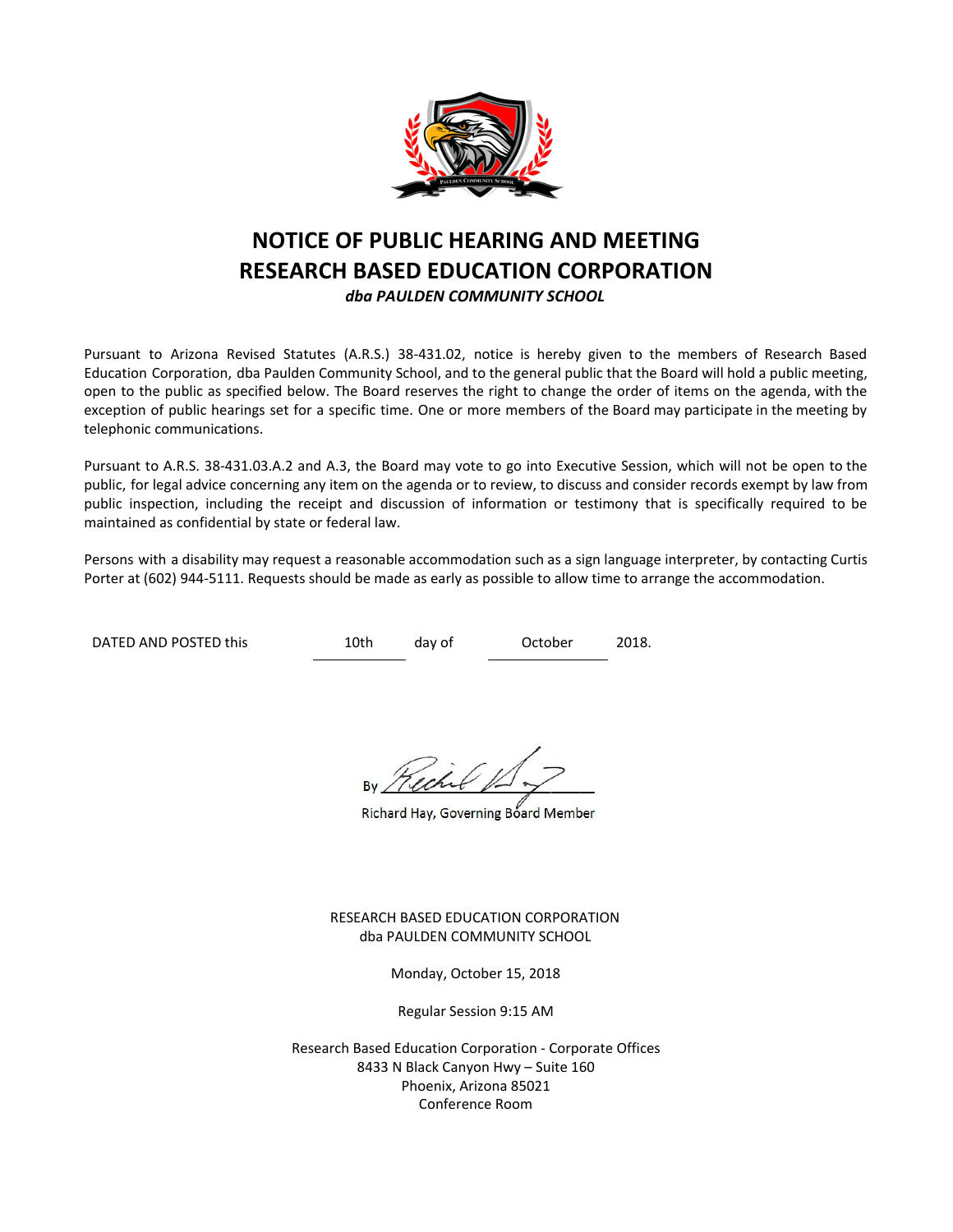

## **NOTICE OF PUBLIC REGULAR SESSION**

# **AGENDA**

## **Monday, October 15, 2018**

### **1. Call to Order**

*The President will call the meeting to order.*

### **2. Adoption of Agenda**

*The Board will now approve the formal agenda.*

#### **3. Audience of Citizens**

*At this time, the President of the Board will ask members of the audience if they would like to speak regarding any issue before the Board. No formal action may be taken on any issue unless the item appears on the Agenda. Members of the public wishing to comment on an agenda item may do so at the time the item appears on the agenda. Items not on the agenda may be addressed during the "Audience of Citizens". The Board may respond to criticism, ask that staff review a matter, or place an item on future agenda.*

#### **4. Executive Session**

*A.R.S. § 38-431.03 permits an executive session or closed meeting to be held for discussion and consideration of any of seven particular subjects. A majority of the members of the Governing Board must vote to convene an executive session during a public meeting held prior to the executive session. The general public is properly excluded from such a session. Only those individuals necessary to the conduct of such a meeting may be present. All matters discussed in an executive session must be kept confidential by those attending. No vote may be taken during an executive session. Any final action on an item discussed in an executive session must be taken during a public meeting. A.R.S. § 38-431.03.*

*The purposes for which an executive session discussion may be held are the following:*

- A. *Personnel matters involving a specific individual.*
- B. *Confidential records.*
- C. *Student discipline matters.*
- D. *Legal advice provided by the public body's attorney.*
- E. *Discussion of pending or contemplated litigation with the public body's attorney.*